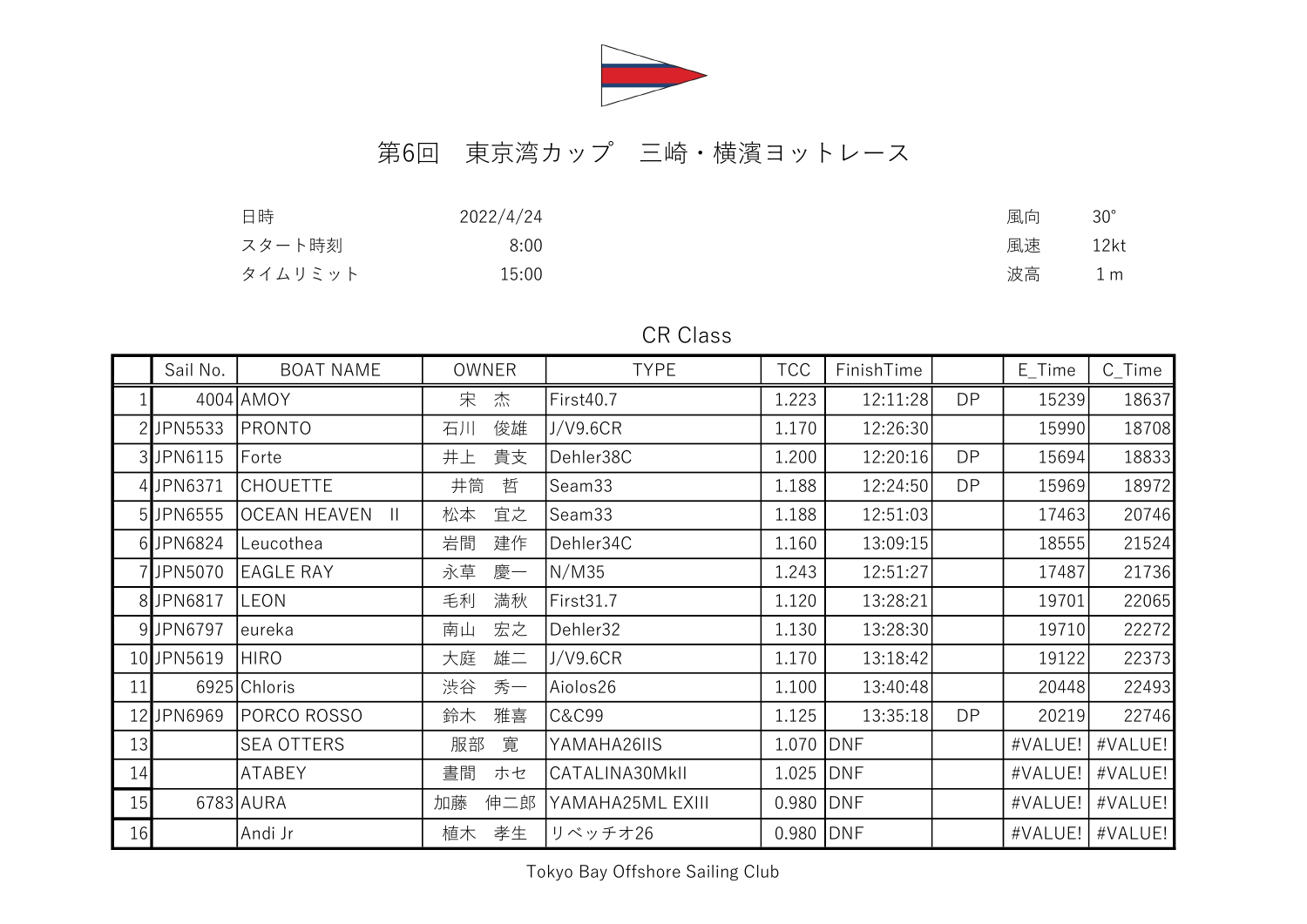

## DH Class

| Sail No.   | <b>BOAT NAME</b> | <b>OWNER</b> | <b>TYPE</b>  | TCF        | FinishTime | E Time  | C Time  |
|------------|------------------|--------------|--------------|------------|------------|---------|---------|
| 1 JPN 6139 | NAONAO CARRERA S | 明彦<br>福原     | Salona34     | 1.160      | 12:44:44   | 17084   | 19857   |
| 2JPN4280   | <b>ISPARROW</b>  | 鎌田<br>智      | YAMAHA9.5IMS | 1.150      | 13:03:38   | 18218   | 20951   |
| 3JPN6944   | <b>Merci</b>     | 綾<br>鈴木      | YAMAHA26II   | 1.030      | 14:00:28   | 21628   | 22277   |
| 4JPN6807   | <b>FAIRWIND</b>  | 福島<br>正      | First31.7    | 1.080      | 14:16:26   | 22586   | 24393   |
| 5JPN6756   | <b>IZIPANG</b>   | 真吾<br>久保     | YAMAHA26IIS  | 1.030 JDNF |            | #VALUE! | #VALUE! |